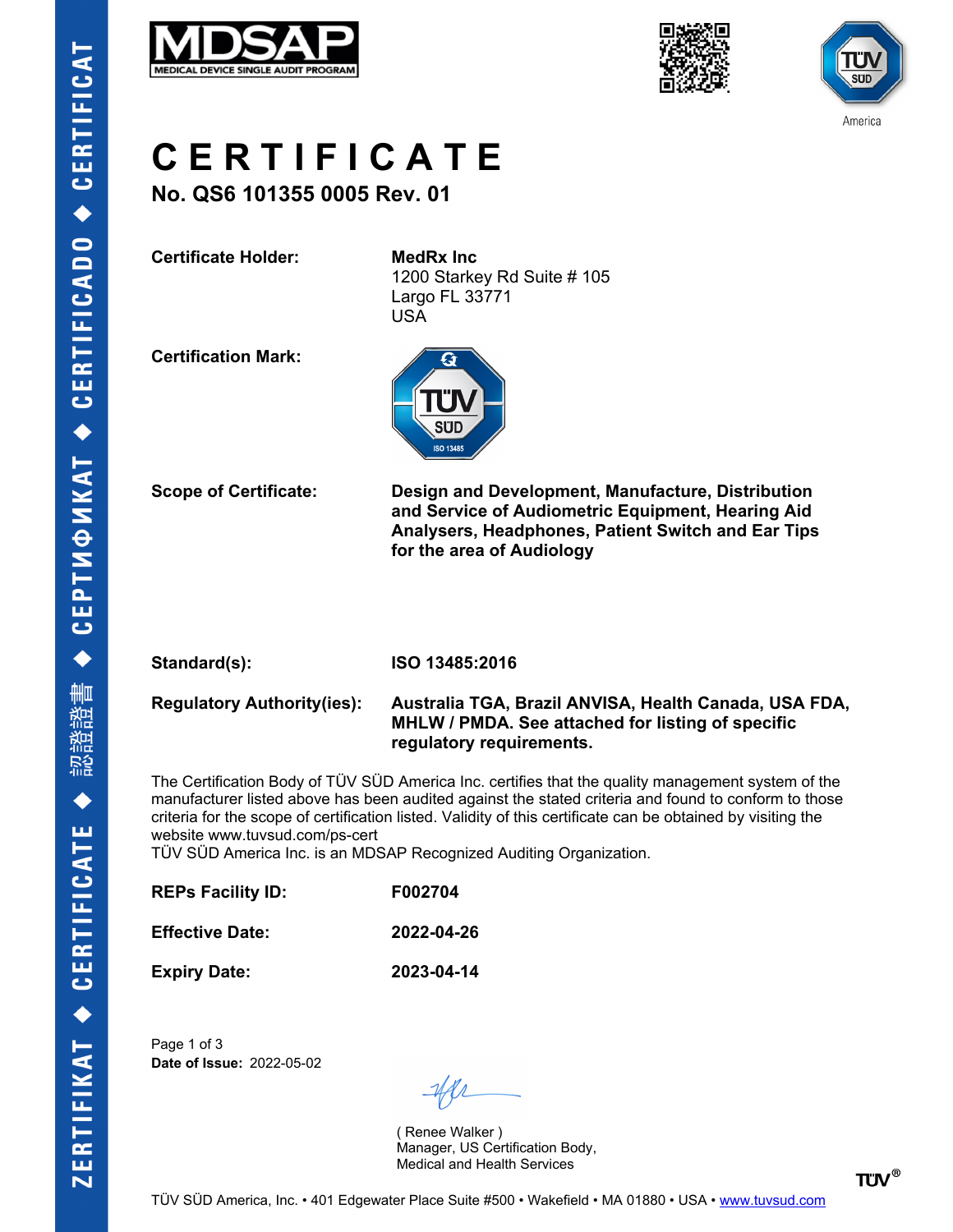



# **C E R T I F I C A T E**

## **No. QS6 101355 0005 Rev. 01**

### **Regulatory Requirements: Audit/Certification Criteria**

#### **Australia**

 Therapeutic Goods (Medical Devices) Regulations 2002 - Schedule 3, Part 1 (excluding Part 1.6) – Full Quality Assurance Procedure

### **Brazil**

- RDC ANVISA n. 16/2013
- RDC ANVISA n. 23/2012
- RDC ANVISA n. 67/2009

#### **Canada**

- Medical Device Regulations – Part 1- SOR 98/282

#### **Japan**

- MHLW Ministerial Ordinance 169, Article 4 to Article 68
- PMD Act

### **United States**

- 21 CFR Part 803
- 21 CFR Part 806
- 21 CFR Part 807 Subparts A to D
- 21 CFR Part 820

**Facility(ies):** MedRx Inc

1200 Starkey Rd Suite # 105, Largo FL 33771, USA

DGS Diagnostics Sp. z o. o. ul. Zeusa 2, 72-006 Mierzyn, POLAND

DGS Diagnostics A/S Audiometer Allé 1, 5500 Middelfart, DENMARK

Page 2 of 3 **Date of Issue:** 2022-05-02

( Renee Walker ) Manager, US Certification Body, Medical and Health Services

**TÜV®**